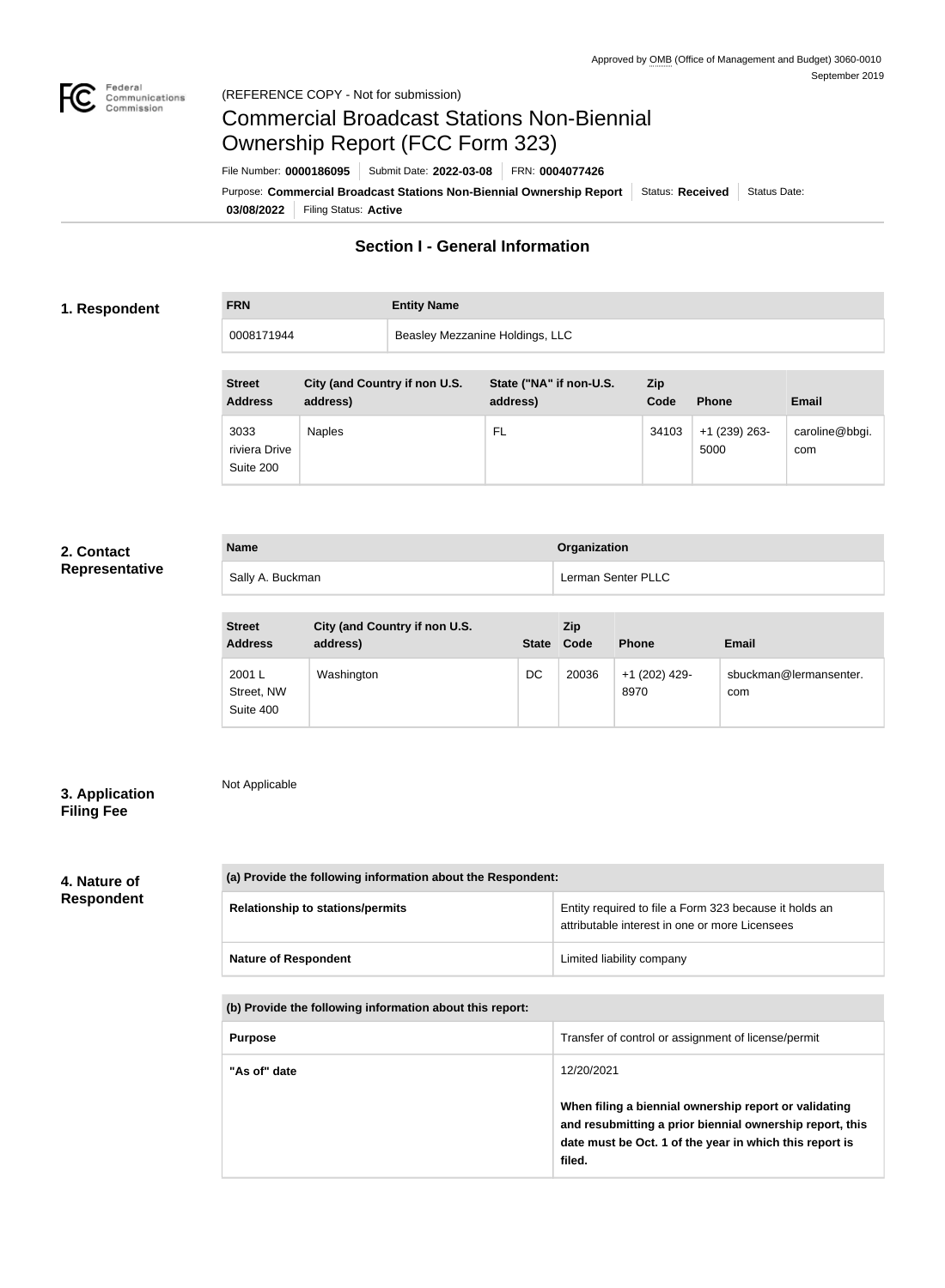**5. Licensee(s) /Permittees(s) and Station(s) /Permit(s)**

**Respondent is filing this report to cover the following Licensee(s)/Permittee(s) and station(s)/permit(s):**

| Licensee/Permittee Name           | <b>FRN</b> |
|-----------------------------------|------------|
| BEASLEY MEDIA GROUP LICENSES, LLC | 0004077426 |

| Fac. ID No. | <b>Call Sign</b> | <b>City</b>             | <b>State</b> | <b>Service</b> |
|-------------|------------------|-------------------------|--------------|----------------|
| 1901        | WBZ-FM           | <b>BOSTON</b>           | MA           | <b>FM</b>      |
| 4435        | <b>WGAC</b>      | <b>AUGUSTA</b>          | GA           | AM             |
| 4437        | <b>WBCN</b>      | <b>NORTH FORT MYERS</b> | FL.          | AM             |
| 4597        | <b>WDMK</b>      | <b>DETROIT</b>          | MI           | <b>FM</b>      |
| 6586        | <b>WPEG</b>      | CONCORD                 | NC           | <b>FM</b>      |
| 6587        | WBAV-FM          | <b>GASTONIA</b>         | NC           | <b>FM</b>      |
| 9078        | <b>WFLB</b>      | <b>LAURINBURG</b>       | NC           | <b>FM</b>      |
| 10542       | WKLB-FM          | <b>WALTHAM</b>          | MA           | <b>FM</b>      |
| 11278       | <b>WRIF</b>      | <b>DETROIT</b>          | MI           | <b>FM</b>      |
| 11943       | WRBQ-FM          | <b>TAMPA</b>            | FL           | <b>FM</b>      |
| 14374       | WJBR-FM          | <b>WILMINGTON</b>       | DE           | <b>FM</b>      |
| 14667       | <b>WDRR</b>      | <b>MARTINEZ</b>         | GA           | <b>FM</b>      |
| 17129       | WCHZ-FM          | <b>WARRENTON</b>        | GA           | <b>FM</b>      |
| 18512       | WYUU             | <b>SAFETY HARBOR</b>    | FL.          | <b>FM</b>      |
| 18527       | <b>WPBB</b>      | <b>HOLMES BEACH</b>     | FL.          | <b>FM</b>      |
| 20338       | <b>WKQC</b>      | <b>CHARLOTTE</b>        | NC           | <b>FM</b>      |
| 20339       | WSOC-FM          | <b>CHARLOTTE</b>        | NC           | <b>FM</b>      |
| 20438       | WROR-FM          | <b>FRAMINGHAM</b>       | MA           | <b>FM</b>      |
| 22132       | <b>WAEC</b>      | <b>ATLANTA</b>          | GA           | AM             |
| 22308       | WBEN-FM          | PHILADELPHIA            | PA           | <b>FM</b>      |
| 23439       | <b>WBOS</b>      | <b>BROOKLINE</b>        | MA           | <b>FM</b>      |
| 24147       | WKXC-FM          | <b>AIKEN</b>            | SC           | <b>FM</b>      |
| 24148       | <b>WHHD</b>      | <b>CLEARWATER</b>       | <b>SC</b>    | <b>FM</b>      |
| 24423       | WGAC-FM          | <b>HARLEM</b>           | GA           | <b>FM</b>      |
| 24658       | <b>WTMR</b>      | <b>CAMDEN</b>           | NJ           | AM             |
| 25050       | <b>WBQT</b>      | <b>BOSTON</b>           | MA           | <b>FM</b>      |
| 25084       | <b>WCSX</b>      | <b>BIRMINGHAM</b>       | MI           | <b>FM</b>      |
| 25094       | <b>WMGK</b>      | PHILADELPHIA            | PA           | <b>FM</b>      |
| 25438       | <b>WMMR</b>      | PHILADELPHIA            | PA           | <b>FM</b>      |
| 25467       | WGUS-FM          | <b>NEW ELLENTON</b>     | SC           | <b>FM</b>      |
| 25692       | <b>KOAS</b>      | <b>DOLAN SPRINGS</b>    | AZ           | <b>FM</b>      |
| 25752       | <b>KVGS</b>      | <b>MEADVIEW</b>         | AZ.          | <b>FM</b>      |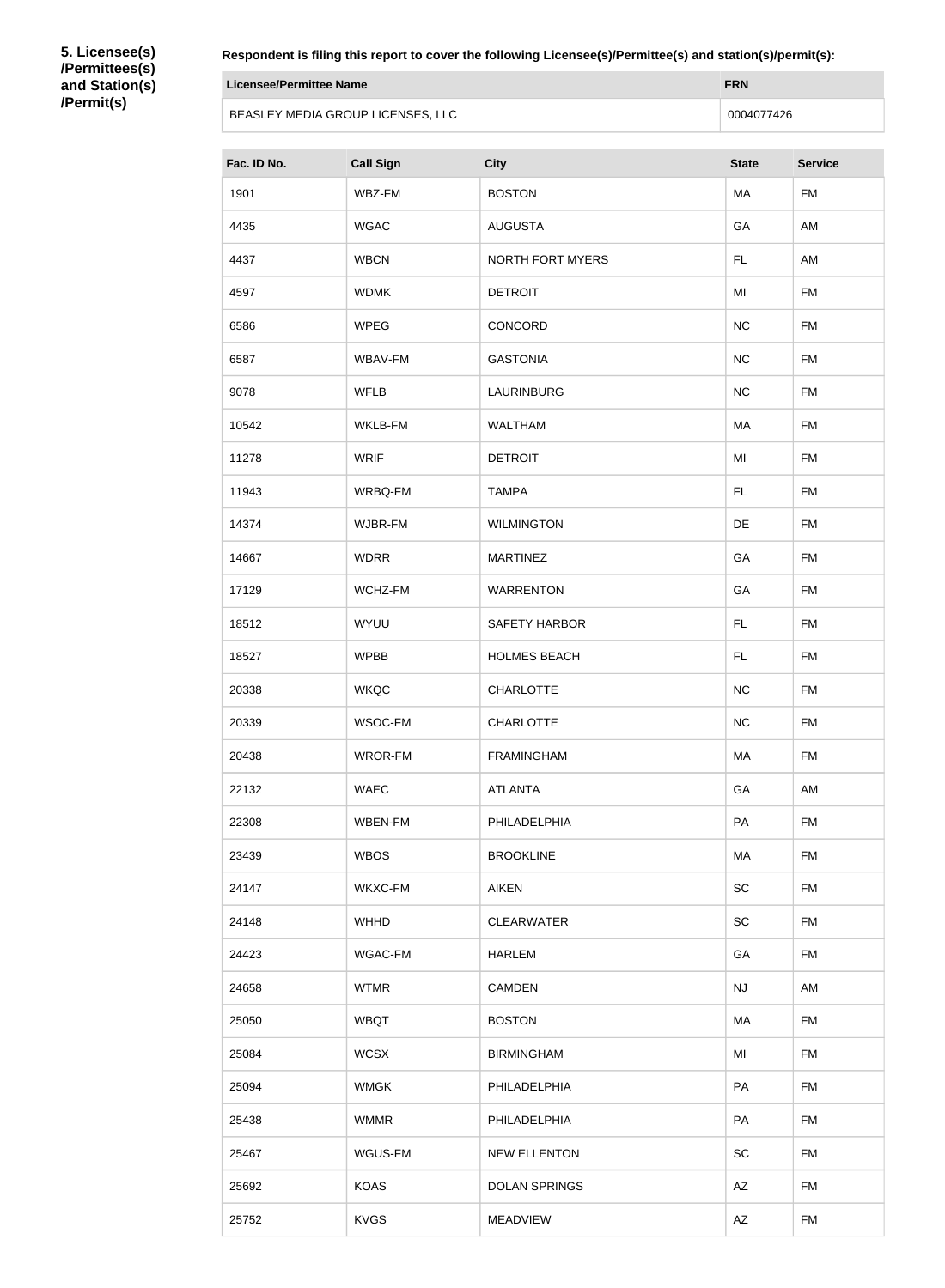| 28619 | WQYK-FM        | ST. PETERSBURG        | FL.       | <b>FM</b> |
|-------|----------------|-----------------------|-----------|-----------|
| 28626 | <b>WTEL</b>    | PHILADELPHIA          | PA        | AM        |
| 28629 | <b>WHFS</b>    | <b>SEFFNER</b>        | <b>FL</b> | AM        |
| 31078 | WJRZ-FM        | MANAHAWKIN            | <b>NJ</b> | <b>FM</b> |
| 32376 | <b>WZFX</b>    | WHITEVILLE            | NC        | <b>FM</b> |
| 37252 | <b>WKML</b>    | <b>LUMBERTON</b>      | NC        | <b>FM</b> |
| 39239 | <b>WUKS</b>    | <b>ST. PAULS</b>      | <b>NC</b> | <b>FM</b> |
| 40407 | WMGC-FM        | <b>DETROIT</b>        | MI        | <b>FM</b> |
| 40757 | <b>KKLZ</b>    | <b>LAS VEGAS</b>      | <b>NV</b> | <b>FM</b> |
| 47427 | <b>WPEN</b>    | <b>BURLINGTON</b>     | <b>NJ</b> | <b>FM</b> |
| 49586 | <b>WMTR</b>    | <b>MORRISTOWN</b>     | <b>NJ</b> | AM        |
| 49587 | <b>WDHA-FM</b> | <b>DOVER</b>          | <b>NJ</b> | <b>FM</b> |
| 51987 | <b>WLLD</b>    | LAKELAND              | FL.       | <b>FM</b> |
| 53975 | <b>WNKS</b>    | <b>CHARLOTTE</b>      | <b>NC</b> | <b>FM</b> |
| 54686 | <b>KDWN</b>    | <b>LAS VEGAS</b>      | <b>NV</b> | AM        |
| 55179 | <b>WMGQ</b>    | <b>NEW BRUNSWICK</b>  | <b>NJ</b> | <b>FM</b> |
| 55180 | <b>WCTC</b>    | <b>NEW BRUNSWICK</b>  | <b>NJ</b> | AM        |
| 57281 | <b>KCYE</b>    | <b>BOULDER CITY</b>   | <b>NV</b> | <b>FM</b> |
| 59530 | <b>WRAT</b>    | POINT PLEASANT        | NJ        | <b>FM</b> |
| 60695 | <b>WRCA</b>    | <b>WATERTOWN</b>      | MA        | AM        |
| 71603 | <b>WWWE</b>    | <b>HAPEVILLE</b>      | GA        | AM        |
| 72058 | WAZZ           | <b>FAYETTEVILLE</b>   | NC        | AM        |
| 73930 | <b>WWNN</b>    | POMPANO BEACH         | <b>FL</b> | AM        |
| 73933 | <b>WXKB</b>    | <b>CAPE CORAL</b>     | FL.       | <b>FM</b> |
| 73976 | WRXK-FM        | <b>BONITA SPRINGS</b> | FL.       | <b>FM</b> |
| 74080 | <b>WJPT</b>    | <b>FORT MYERS</b>     | FL.       | <b>FM</b> |
| 74085 | <b>WWDB</b>    | PHILADELPHIA          | PA        | AM        |
| 74213 | <b>WXTU</b>    | PHILADELPHIA          | PA        | <b>FM</b> |
| 74286 | <b>WWCN</b>    | FORT MYERS BEACH      | FL.       | <b>FM</b> |
| 87037 | <b>WJBX</b>    | <b>CHARLOTTE</b>      | NC        | AM        |

# **Section II – Non-Biennial Ownership Information**

**1. 47 C.F.R. Section 73.3613 and Other Documents**

Licensee/Permittee Respondents should list all contracts and other instruments set forth in 47 C.F.R. Section 73.3613(a) through (c) for the facility or facilities listed on this report. In addition, attributable Local Marketing Agreements (LMAs) and attributable Joint Sales Agreements (JSAs) must be disclosed by the licensee of the brokering station on its ownership report. If the agreement is an attributable LMA, an attributable JSA, or a network affiliation agreement, check the appropriate box. Otherwise, select "Other." Non-Licensee/Permittee Respondents should select "Not Applicable" in response to this question.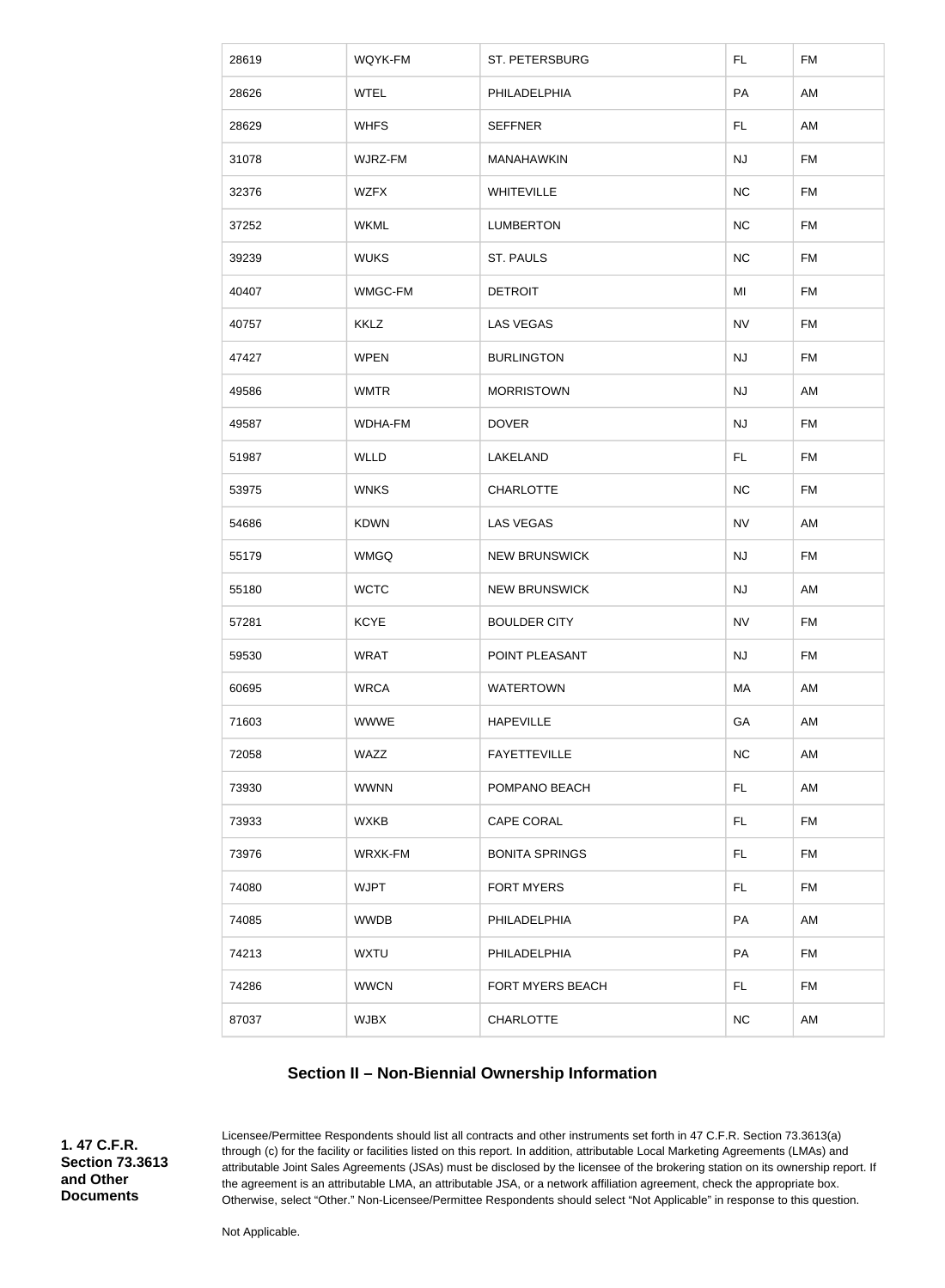**(a)** Ownership Interests. This Question requires Respondents to enter detailed information about ownership interests by generating a series of subforms. Answer each question on each subform. The first subform listing should be for the Respondent itself. If the Respondent is not a natural person, also list each of the officers, directors, stockholders, non-insulated partners, non-insulated members, and any other persons or entities with a direct attributable interest in the Respondent pursuant to the standards set forth in 47 C.F.R. Section 73.3555. (A "direct" interest is one that is not held through any intervening companies or entities.) List each interest holder with a direct attributable interest in the Respondent separately.

Leave the percentage of total assets (Equity Debt Plus) field blank for an interest holder unless that interest holder has an attributable interest in the Respondent solely on the basis of the Commission's Equity Debt Plus attribution standard, 47 C.F.R. Section 73.3555, Note 2(i).

In the case of vertical or indirect ownership structures, list only those interests in the Respondent that also represent an attributable interest in the Licensee(s) or Permittee(s) for which the report is being submitted.

Entities that are part of an organizational structure that includes holding companies or other forms of indirect ownership must file separate ownership reports. In such a structure do not report, or file a separate report for, any interest holder that does not have an attributable interest in the Licensee(s) or Permittee(s) for which the report is being submitted.

Please see the Instructions for further detail concerning interests that must be reported in response to this question.

The Respondent must provide an FCC Registration Number for each interest holder reported in response to this question. Please see the Instructions for detailed information and guidance concerning this requirement.

| <b>FRN</b>                                                                                                                              | 0008171944                                |                                           |  |  |
|-----------------------------------------------------------------------------------------------------------------------------------------|-------------------------------------------|-------------------------------------------|--|--|
| <b>Entity Name</b>                                                                                                                      | Beasley Mezzanine Holdings, LLC           |                                           |  |  |
| <b>Address</b>                                                                                                                          | PO Box                                    |                                           |  |  |
|                                                                                                                                         | <b>Street 1</b>                           | 3033 riviera Drive                        |  |  |
|                                                                                                                                         | <b>Street 2</b>                           | Suite 200                                 |  |  |
|                                                                                                                                         | <b>City</b>                               | Naples                                    |  |  |
|                                                                                                                                         | State ("NA" if non-U.S.<br>address)       | <b>FL</b>                                 |  |  |
|                                                                                                                                         | <b>Zip/Postal Code</b>                    | 34103                                     |  |  |
|                                                                                                                                         | Country (if non-U.S.<br>address)          | <b>United States</b>                      |  |  |
| <b>Listing Type</b>                                                                                                                     | Respondent                                |                                           |  |  |
| <b>Positional Interests</b><br>(check all that apply)                                                                                   | Respondent                                |                                           |  |  |
| <b>Interest Percentages</b><br>(enter percentage values                                                                                 | <b>Voting</b>                             | 0.0%<br><b>Jointly Held?</b><br><b>No</b> |  |  |
| from 0.0 to 100.0)                                                                                                                      | <b>Total assets (Equity Debt</b><br>Plus) | 0.0%                                      |  |  |
| Does interest holder have an attributable interest in one or more broadcast stations<br><b>No</b><br>that do not appear on this report? |                                           |                                           |  |  |

**Ownership Information**

| <b>FRN</b>         | 0004988077                    |                    |  |
|--------------------|-------------------------------|--------------------|--|
| <b>Entity Name</b> | Beasley Broadcast Group, Inc. |                    |  |
| <b>Address</b>     | PO Box                        |                    |  |
|                    | <b>Street 1</b>               | 3033 Riviera Drive |  |
|                    |                               |                    |  |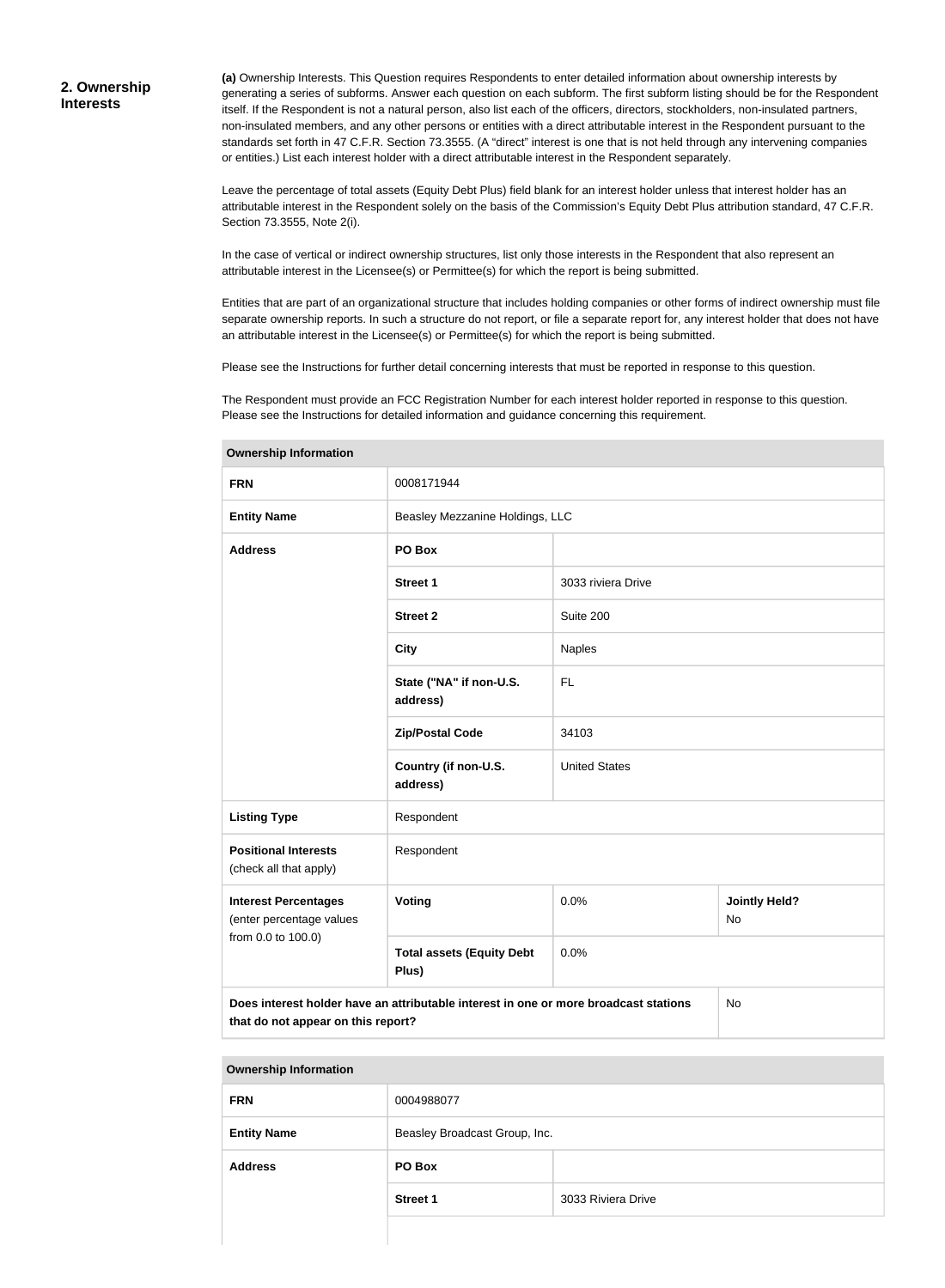|                                                                                                                            | <b>Street 2</b>                           | Suite 200            |                                   |  |  |
|----------------------------------------------------------------------------------------------------------------------------|-------------------------------------------|----------------------|-----------------------------------|--|--|
|                                                                                                                            | <b>City</b>                               | <b>Naples</b>        |                                   |  |  |
|                                                                                                                            | State ("NA" if non-U.S.<br>address)       | <b>FL</b>            |                                   |  |  |
|                                                                                                                            | <b>Zip/Postal Code</b>                    | 34103                |                                   |  |  |
|                                                                                                                            | Country (if non-U.S.<br>address)          | <b>United States</b> |                                   |  |  |
| <b>Listing Type</b>                                                                                                        | <b>Other Interest Holder</b>              |                      |                                   |  |  |
| <b>Positional Interests</b><br>(check all that apply)                                                                      | Other - Sole Member                       |                      |                                   |  |  |
| <b>Interest Percentages</b><br>(enter percentage values                                                                    | Voting                                    | 100.0%               | <b>Jointly Held?</b><br><b>No</b> |  |  |
| from 0.0 to 100.0)                                                                                                         | <b>Total assets (Equity Debt</b><br>Plus) | 0.0%                 |                                   |  |  |
| Does interest holder have an attributable interest in one or more broadcast stations<br>that do not appear on this report? |                                           |                      | <b>No</b>                         |  |  |

| <b>Ownership Information</b>                                                                                                            |                                           |                                    |  |
|-----------------------------------------------------------------------------------------------------------------------------------------|-------------------------------------------|------------------------------------|--|
| <b>FRN</b>                                                                                                                              | 0019274562                                |                                    |  |
| <b>Name</b>                                                                                                                             | <b>Brian Beasley</b>                      |                                    |  |
| <b>Address</b>                                                                                                                          | PO Box                                    |                                    |  |
|                                                                                                                                         | Street 1                                  | 3033 Riviera Drive                 |  |
|                                                                                                                                         | <b>Street 2</b>                           | Suite 200                          |  |
|                                                                                                                                         | <b>City</b>                               | Naples                             |  |
|                                                                                                                                         | State ("NA" if non-U.S.<br>address)       | <b>FL</b>                          |  |
| 34103<br><b>Zip/Postal Code</b>                                                                                                         |                                           |                                    |  |
|                                                                                                                                         | Country (if non-U.S.<br>address)          | <b>United States</b>               |  |
| <b>Listing Type</b>                                                                                                                     | Other Interest Holder                     |                                    |  |
| <b>Positional Interests</b><br>(check all that apply)                                                                                   | Officer                                   |                                    |  |
| <b>Interest Percentages</b><br>(enter percentage values                                                                                 | <b>Voting</b>                             | 0.0%<br><b>Jointly Held?</b><br>No |  |
| from 0.0 to 100.0)                                                                                                                      | <b>Total assets (Equity Debt</b><br>Plus) | 0.0%                               |  |
| Does interest holder have an attributable interest in one or more broadcast stations<br><b>No</b><br>that do not appear on this report? |                                           |                                    |  |

| <b>Ownership Information</b> |                      |  |
|------------------------------|----------------------|--|
| <b>FRN</b>                   | 0019274554           |  |
| <b>Name</b>                  | <b>Bruce Beasley</b> |  |
| <b>Address</b>               | PO Box               |  |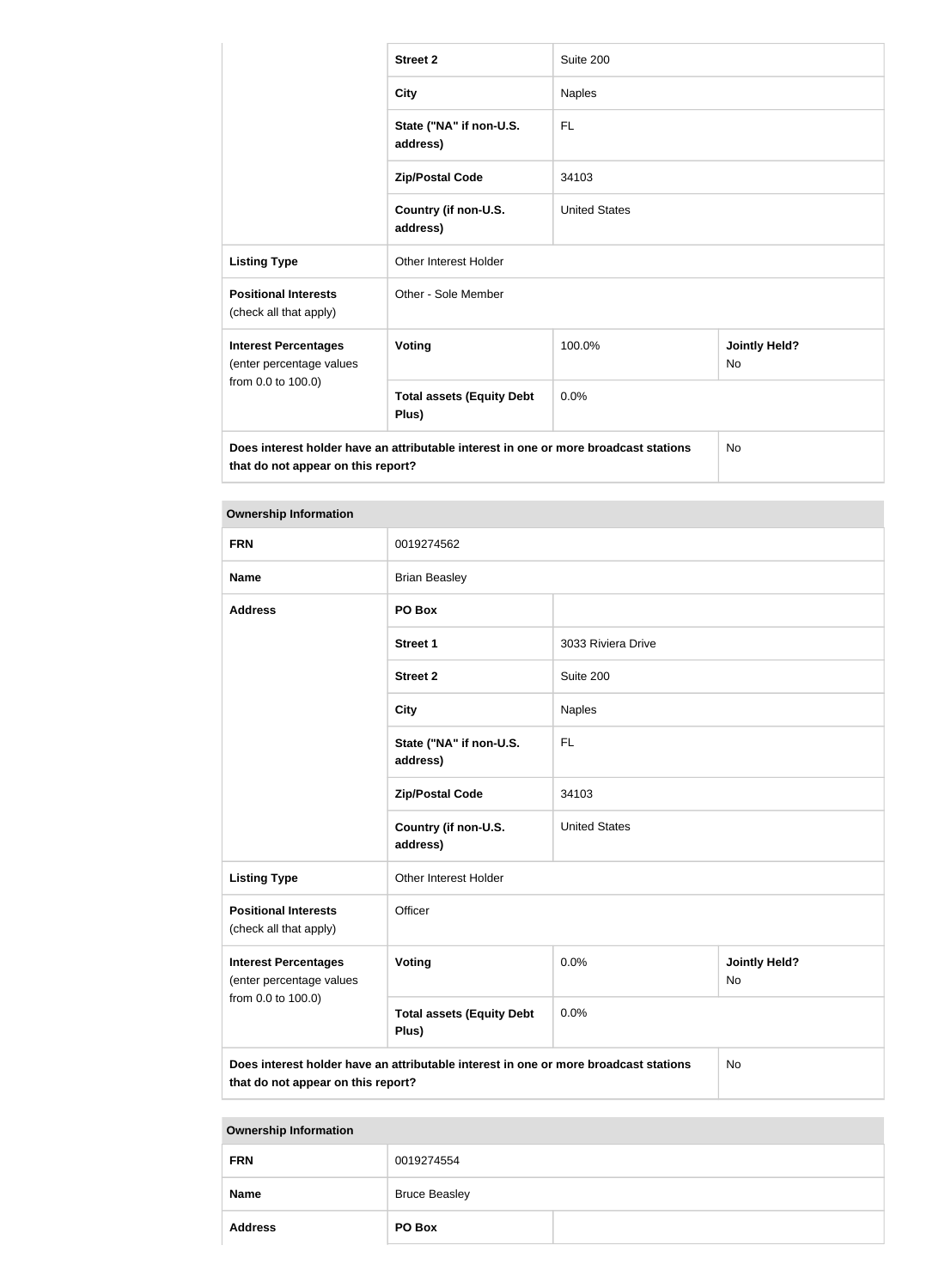|                                                                                      | <b>Street 1</b>                           | 3033 Riviera Drive   |                                   |
|--------------------------------------------------------------------------------------|-------------------------------------------|----------------------|-----------------------------------|
|                                                                                      | <b>Street 2</b>                           | Suite 200            |                                   |
|                                                                                      | <b>City</b>                               | <b>Naples</b>        |                                   |
|                                                                                      | State ("NA" if non-U.S.<br>address)       | <b>FL</b>            |                                   |
|                                                                                      | <b>Zip/Postal Code</b>                    | 34103                |                                   |
|                                                                                      | Country (if non-U.S.<br>address)          | <b>United States</b> |                                   |
| <b>Listing Type</b>                                                                  | <b>Other Interest Holder</b>              |                      |                                   |
| <b>Positional Interests</b><br>(check all that apply)                                | Officer                                   |                      |                                   |
| <b>Interest Percentages</b><br>(enter percentage values<br>from 0.0 to 100.0)        | <b>Voting</b>                             | 0.0%                 | <b>Jointly Held?</b><br><b>No</b> |
|                                                                                      | <b>Total assets (Equity Debt</b><br>Plus) | 0.0%                 |                                   |
| Does interest holder have an attributable interest in one or more broadcast stations |                                           |                      | <b>No</b>                         |

**that do not appear on this report?**

| <b>Ownership Information</b>                                                  |                                                                                      |                      |                            |  |
|-------------------------------------------------------------------------------|--------------------------------------------------------------------------------------|----------------------|----------------------------|--|
| <b>FRN</b>                                                                    | 0019274653                                                                           |                      |                            |  |
| <b>Name</b>                                                                   | <b>Caroline Beasley</b>                                                              |                      |                            |  |
| <b>Address</b>                                                                | PO Box                                                                               |                      |                            |  |
|                                                                               | <b>Street 1</b>                                                                      | 3033 Riviera Drive   |                            |  |
|                                                                               | <b>Street 2</b>                                                                      | Suite 200            |                            |  |
|                                                                               | <b>City</b>                                                                          | <b>Naples</b>        |                            |  |
|                                                                               | State ("NA" if non-U.S.<br>address)                                                  | FL.                  |                            |  |
|                                                                               | <b>Zip/Postal Code</b>                                                               | 34103                |                            |  |
|                                                                               | Country (if non-U.S.<br>address)                                                     | <b>United States</b> |                            |  |
| <b>Listing Type</b>                                                           | Other Interest Holder                                                                |                      |                            |  |
| <b>Positional Interests</b><br>(check all that apply)                         | Officer                                                                              |                      |                            |  |
| <b>Interest Percentages</b><br>(enter percentage values<br>from 0.0 to 100.0) | Voting                                                                               | 0.0%                 | <b>Jointly Held?</b><br>No |  |
|                                                                               | <b>Total assets (Equity Debt</b><br>Plus)                                            | 0.0%                 |                            |  |
| that do not appear on this report?                                            | Does interest holder have an attributable interest in one or more broadcast stations |                      | No                         |  |

| <b>Ownership Information</b> |                    |
|------------------------------|--------------------|
| <b>FRN</b>                   | 0019419571         |
| <b>Name</b>                  | Shirley W. Beasley |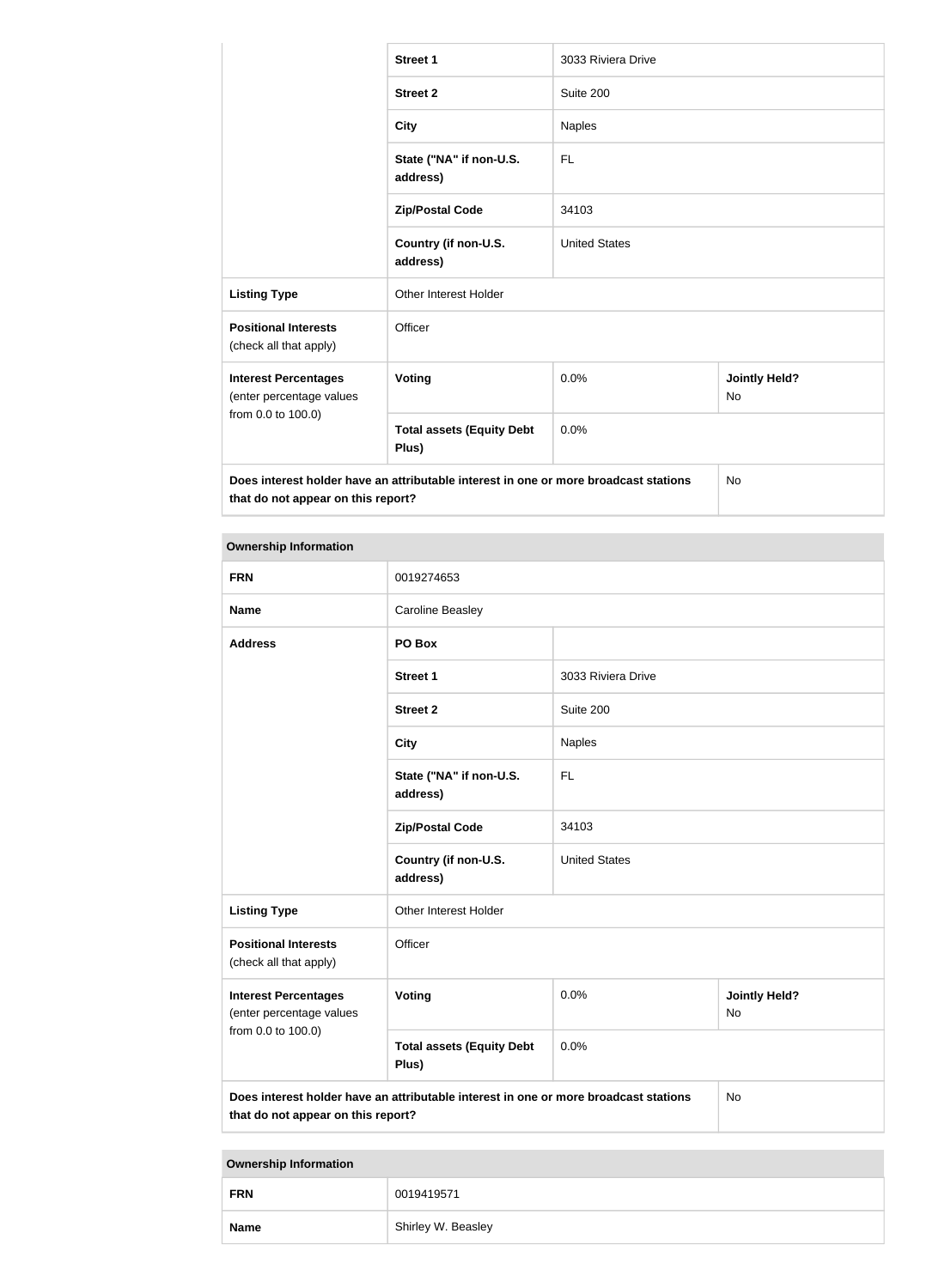| <b>Address</b>                                          | PO Box                                                                               |                      |                                   |  |
|---------------------------------------------------------|--------------------------------------------------------------------------------------|----------------------|-----------------------------------|--|
|                                                         | <b>Street 1</b>                                                                      | 3033 Riviera Drive   |                                   |  |
|                                                         | <b>Street 2</b>                                                                      | Suite 200            |                                   |  |
|                                                         | <b>City</b>                                                                          | Naples               |                                   |  |
|                                                         | State ("NA" if non-U.S.<br>address)                                                  | FL                   |                                   |  |
|                                                         | <b>Zip/Postal Code</b>                                                               | 34103                |                                   |  |
|                                                         | Country (if non-U.S.<br>address)                                                     | <b>United States</b> |                                   |  |
| <b>Listing Type</b>                                     | Other Interest Holder                                                                |                      |                                   |  |
| <b>Positional Interests</b><br>(check all that apply)   | Officer                                                                              |                      |                                   |  |
| <b>Interest Percentages</b><br>(enter percentage values | Voting                                                                               | 0.0%                 | <b>Jointly Held?</b><br><b>No</b> |  |
| from 0.0 to 100.0)                                      | <b>Total assets (Equity Debt</b><br>Plus)                                            | 0.0%                 |                                   |  |
| that do not appear on this report?                      | Does interest holder have an attributable interest in one or more broadcast stations |                      | <b>No</b>                         |  |

## **Ownership Information**

the control of the control of the control of the control of the control of

| <b>FRN</b>                                                                                                                              | 0013876586                                |                      |                            |  |
|-----------------------------------------------------------------------------------------------------------------------------------------|-------------------------------------------|----------------------|----------------------------|--|
| <b>Name</b>                                                                                                                             | Christopher D. Ornelas                    |                      |                            |  |
| <b>Address</b>                                                                                                                          | PO Box                                    |                      |                            |  |
|                                                                                                                                         | <b>Street 1</b>                           | 3033 Riviera Drive   |                            |  |
|                                                                                                                                         | <b>Street 2</b>                           | Suite 200            |                            |  |
|                                                                                                                                         | <b>City</b>                               | <b>Naples</b>        |                            |  |
|                                                                                                                                         | State ("NA" if non-U.S.<br>address)       | FL.                  |                            |  |
|                                                                                                                                         | <b>Zip/Postal Code</b>                    | 34103                |                            |  |
|                                                                                                                                         | Country (if non-U.S.<br>address)          | <b>United States</b> |                            |  |
| <b>Listing Type</b>                                                                                                                     | Other Interest Holder                     |                      |                            |  |
| <b>Positional Interests</b><br>(check all that apply)                                                                                   | Officer                                   |                      |                            |  |
| <b>Interest Percentages</b><br>(enter percentage values<br>from 0.0 to 100.0)                                                           | Voting                                    | 0.0%                 | <b>Jointly Held?</b><br>No |  |
|                                                                                                                                         | <b>Total assets (Equity Debt</b><br>Plus) | 0.0%                 |                            |  |
| Does interest holder have an attributable interest in one or more broadcast stations<br><b>No</b><br>that do not appear on this report? |                                           |                      |                            |  |

| <b>Ownership Information</b> |            |
|------------------------------|------------|
| <b>FRN</b>                   | 0027250638 |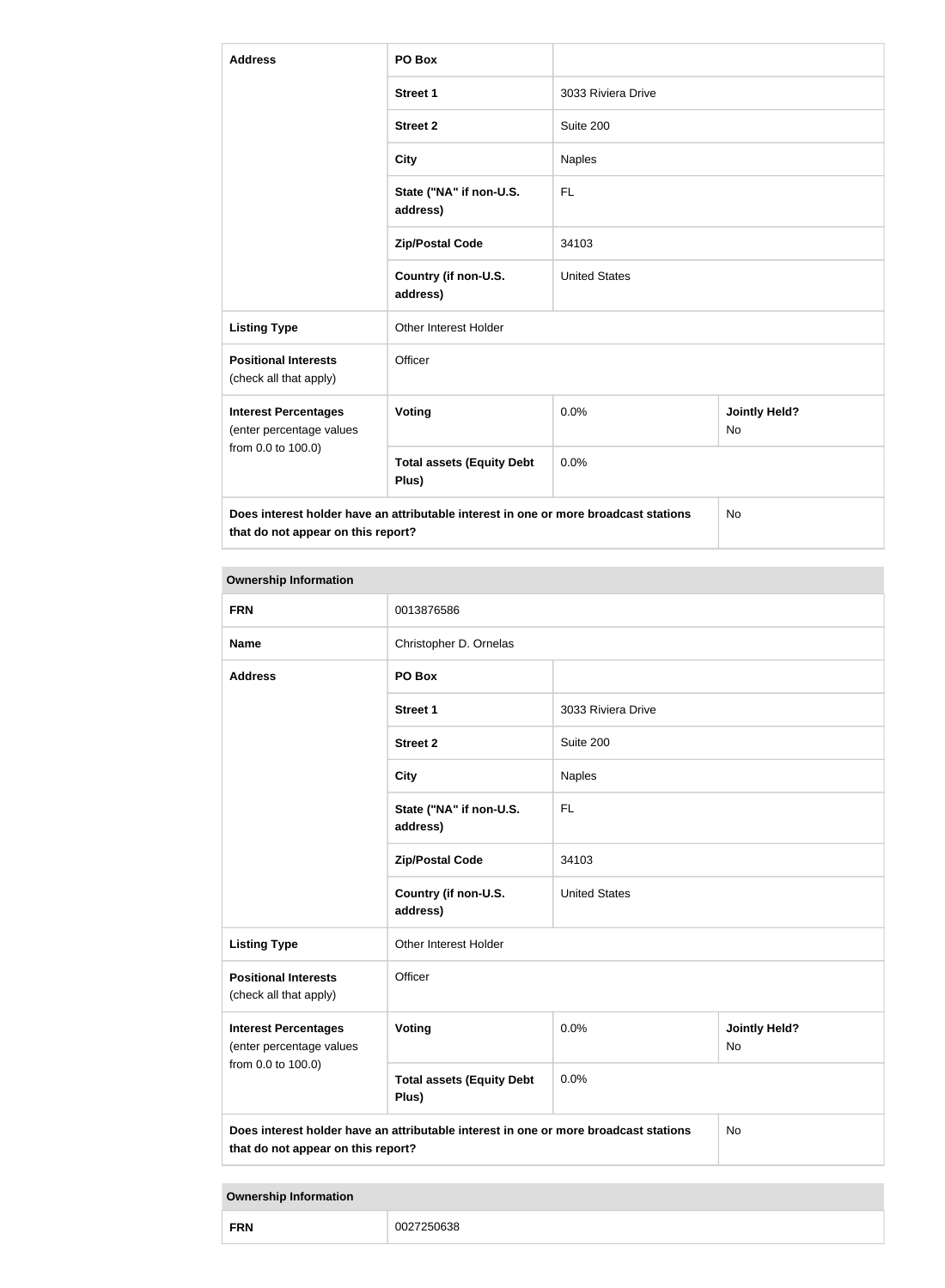| <b>Name</b>                                                                                                                                                                                                 | Marie Tedesco                             |                      |                            |  |
|-------------------------------------------------------------------------------------------------------------------------------------------------------------------------------------------------------------|-------------------------------------------|----------------------|----------------------------|--|
| <b>Address</b>                                                                                                                                                                                              | PO Box                                    |                      |                            |  |
|                                                                                                                                                                                                             | <b>Street 1</b>                           | 3033 Riviera Drive   |                            |  |
|                                                                                                                                                                                                             | <b>Street 2</b>                           | Suite 200            |                            |  |
|                                                                                                                                                                                                             | <b>City</b>                               | <b>Naples</b>        |                            |  |
|                                                                                                                                                                                                             | State ("NA" if non-U.S.<br>address)       | FL                   |                            |  |
|                                                                                                                                                                                                             | <b>Zip/Postal Code</b>                    | 34103                |                            |  |
|                                                                                                                                                                                                             | Country (if non-U.S.<br>address)          | <b>United States</b> |                            |  |
| <b>Listing Type</b>                                                                                                                                                                                         | <b>Other Interest Holder</b>              |                      |                            |  |
| <b>Positional Interests</b><br>(check all that apply)                                                                                                                                                       | Officer                                   |                      |                            |  |
| <b>Interest Percentages</b><br>(enter percentage values                                                                                                                                                     | Voting                                    | 0.0%                 | <b>Jointly Held?</b><br>No |  |
| from 0.0 to 100.0)                                                                                                                                                                                          | <b>Total assets (Equity Debt</b><br>Plus) | 0.0%                 |                            |  |
| Does interest holder have an attributable interest in one or more broadcast stations<br>that do not appear on this report?                                                                                  |                                           |                      | No                         |  |
|                                                                                                                                                                                                             |                                           |                      |                            |  |
| (b) Respondent certifies that any interests, including equity, financial, or voting<br>Yes<br>interests, not reported in this filing are non-attributable.<br>If "No," submit as an exhibit an explanation. |                                           |                      |                            |  |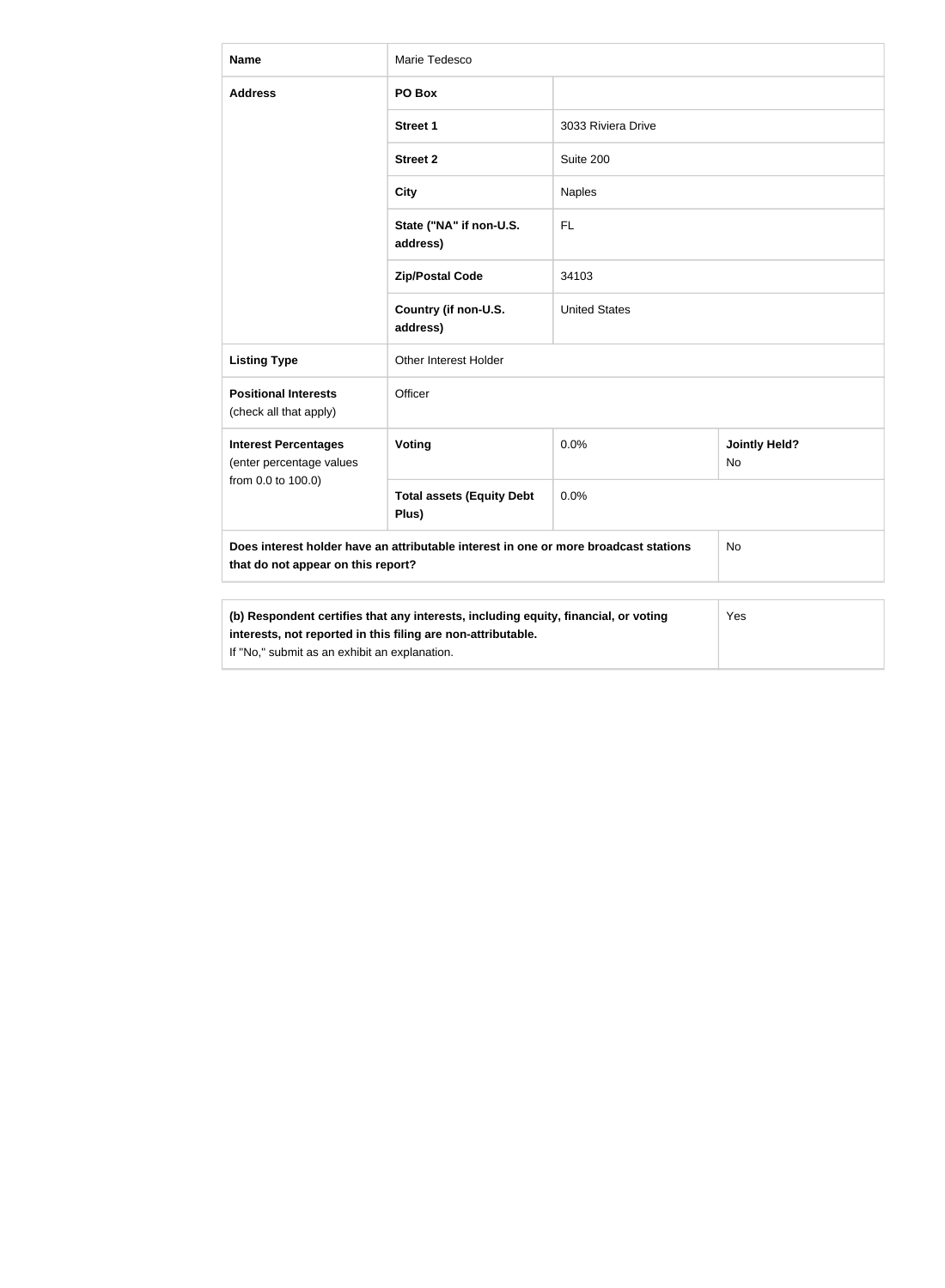

**(d) Are any of the individuals listed as an attributable interest holder in the Respondent married to each other or related to each other as parentchild or as siblings?** Yes

If "Yes," provide the following information for each such the relationship.

#### **Family Relationships**

| <b>FRN</b>   | 0019274562 | <b>Name</b> | <b>Brian Beasley</b> |
|--------------|------------|-------------|----------------------|
| <b>FRN</b>   | 0019274554 | <b>Name</b> | <b>Bruce Beasley</b> |
| Relationship | Siblings   |             |                      |

#### **Family Relationships**

| <b>FRN</b>   | 0019274653 | <b>Name</b> | <b>Caroline Beasley</b> |
|--------------|------------|-------------|-------------------------|
| <b>FRN</b>   | 0019274562 | <b>Name</b> | <b>Brian Beasley</b>    |
| Relationship | Siblings   |             |                         |

#### **Family Relationships**

| <b>FRN</b>   | 0019419571   | <b>Name</b> | Shirley W Beasley       |
|--------------|--------------|-------------|-------------------------|
| <b>FRN</b>   | 0019274653   | <b>Name</b> | <b>Caroline Beasley</b> |
| Relationship | Parent/Child |             |                         |